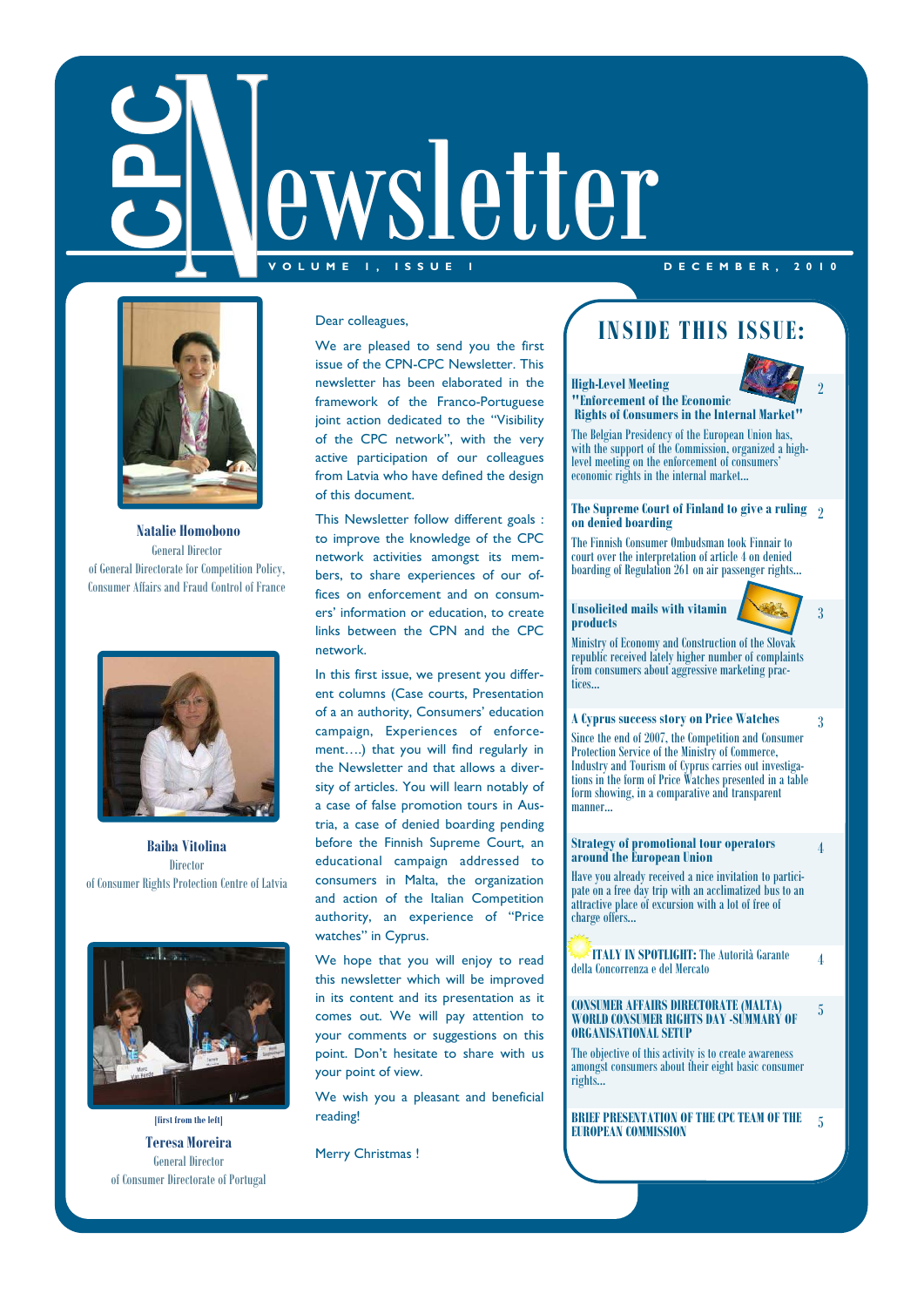### **High-Level Meeting "Enforcement of the Economic Rights of Consumers in the Internal Market"**  (Brussels, 22 September 2010)



*"Participants agreed that crossborder enforcement cooperation needs to be improved according to the agreements made."* 

The Belgian Presidency of the European Union has, with the support of the Commission, organized a high-level meeting on the enforcement of consumers' economic rights in the internal market. The purpose of the conference was to address the issue of equal enforcement of consumers' economic rights in the internal market by rounding up the current state of play and launching a discussion and reflection about mid-term expectations and corresponding strategies to be adopted.

The High-Level Meeting showed that cross-border enforcement of consumers' economic rights should be placed high on the agenda, as it touches on consumer confidence in the internal market and therefore the success of the internal market. On the issue of **"fragmentation in** 

**legislation"**, legal experts ing the enforcement of panshared the view that a directivebased consumer *acquis*, with different transpositions in Member States, has drawbacks if we wish to have uniform enforcement in the internal market. It could be examined whether a regulationbased approach would be more beneficial. In any case more attention should go to conceiving enforceable rules, both equal on the national and the European level. The importance of having good and thus coordinated legislation, conceived to be enforceable, was underlined. The principle of taking consumer protection into account throughout all policy fields should be taken more at heart, both by the Member States and by the European Commission in their respective internal coordination mechanisms.

admitted that the sector-based initiatives does not facilitate coherent enforcement. It has been hindering issues such as the defor the Commission in coordinat-to be addressed.

European practices would be necessary as this problem is currently insufficiently addressed. It could imply that the Commission obtains broader powers to set up coordinated enforcement actions at European level. Legal experts maintained that the principle of subsidiarity would not necessarily constitute an impediment to this. Enforcement experts do see the benefit of such an approach.

It was discussed and confirmed that priority setting is essential to effective enforcement. The mechanisms to do this are currently not at all coordinated. The occurring priority conflicts in cross-border enforcement weaken the capability of CPC to develop fast and effective striking power against occurring malpractices.

Regarding the issue of Participants agreed that cross-"coordination", participants border enforcement cooperation approach for consumer policy to the agreements made. More put forward that a greater role termination of applicable law has needs to be improved according clarity about procedures and

# **The Supreme Court of Finland to give a ruling on denied boarding**

The Finnish Consumer Ombuds- commercial reasons. It further aircraft to the benefit of stranded man took Finnair to court over argued that its rearrangement of the interpretation of article 4 on passenger list of the flight in quesdenied boarding of Regulation 261 tion amounted to cancellation in on air passenger rights. Finnair had force majeure circumstances denied boarding to a passenger rather than denied boarding, debound from Barcelona to Helsinki, spite the flight in question leaving having given priority to passengers with the same flight number as overbooking situations, where rangement by an airline of the list boarding had been denied for of-passengers-admitted-aboard-the who had been stranded in Barcelona earlier due to flight cancellations flowing from a local strike. Finnair refused to pay compensation to the passenger whose boarding it had denied, arguing that it had been justified in doing what it did and that article 4 on denied boarding only covered

planned.

The District Court of Helsinki found in favour of Finnair in December 2008. The Appeal Court of Helsinki overturned this ruling 31 August 2009, accepting the arguments of the Finnish Consumer Ombudsman that a rear-

passengers, but resulting in denied boarding of other passengers, who had fulfilled all the conditions laid down in article 3(2) , constituted denied boarding for purposes of article 4 of Regulation 261.

The Supreme Court of Finland has admitted the case for hearing, as it will have precedential value. The case is currently pending and it remains to be seen whether the Court will deem it necessary to make a referral to the European Court of Justice for a preliminary ruling on the interpretation of denied boarding.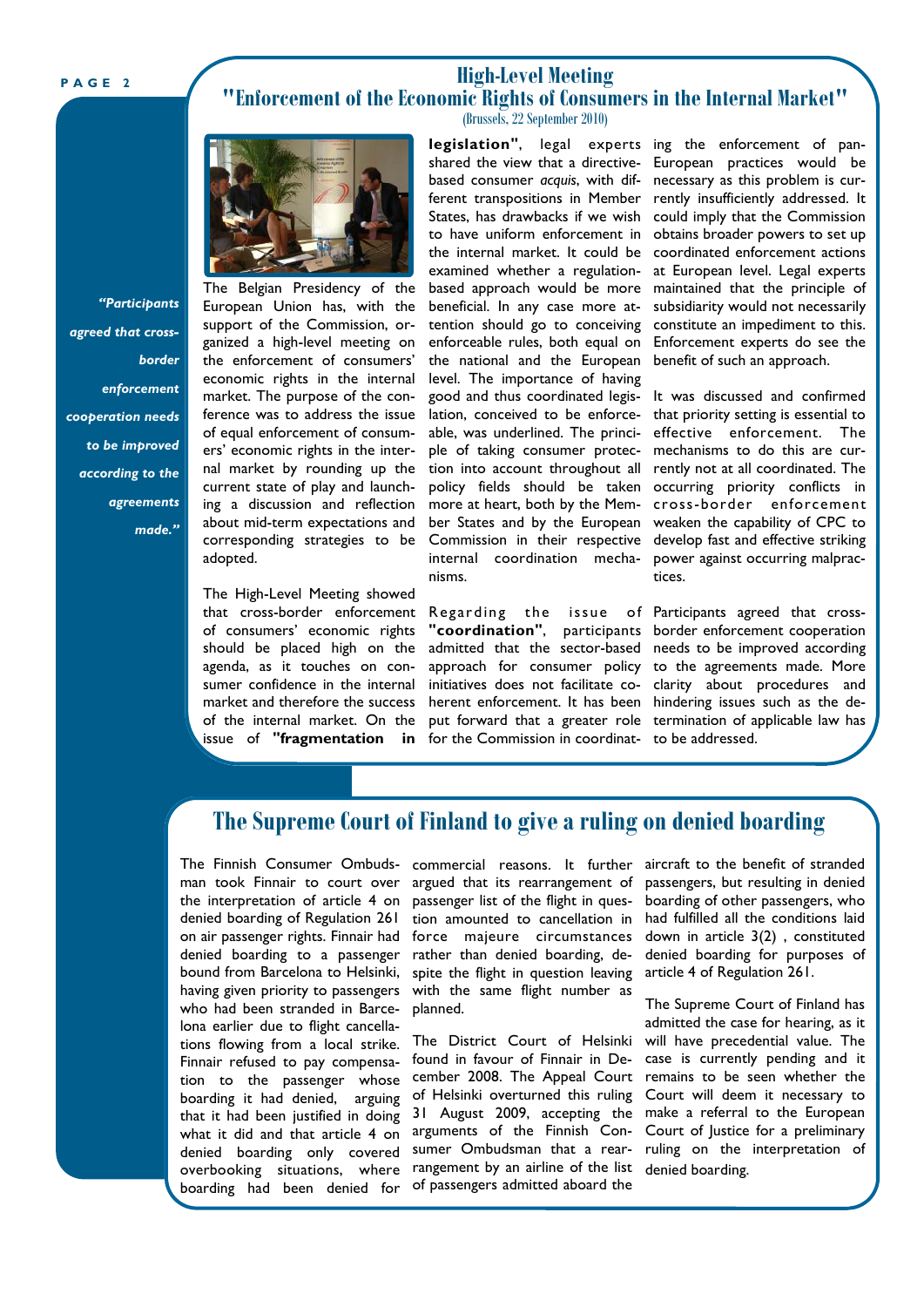## **Unsolicited mails with vitamin products**



Ministry of Economy and Construction of the Slovak republic received lately higher number of complaints from consumers about aggressive marketing practices, concerning unsolicited letters offering vitamins - Omega 3 for free. If consumers did not cancelled the future automatic order, they had to pay for the next package, including sanctions in case they did not pay on time.

The company is not registered in Slovak republic and contact information on the web are not working (telephone is busy and mail sent by consumers with demand of cancellation was not accepted).

Some consumers received letters from execution companies in case that they did not accepted the order and because even when they already cancelled the future orders, the company continued to send them the vitamins.

Slovak consumers are protected:

- According to Act 147/2001 Coll. on Advertising and change and amendment of some laws,
- § 3m, advertising must not infringe the rights of consumers without their consent
- According to Act 108/2000 Coll. on Consumer protection in respect of doorstep selling and distance selling §11, it is forbidden to sell the goods or services by seller, without ordering them by consumer.

Even if company initiate this marketing practice, consumer is not obliged to accept and pay those products or services.

Ministry of Economy and Construction of the SR launched a marketing and information campaign on TV, radio, media and also created an information page on the website of Ministry, with advise consumers on how to react on that specific type of advertising. Enforcement request was sent to the Czech Republic through CPC system (Czech Republic country where is company based).

Czech Republic starts the investigation in that case and we also received alert notification from other countries of EU, which have the same problem with the same company.

## **A Cyprus success story on Price Watches**

**Since the end of 2007, the Competition and Consumer Protection Service of the Ministry of Commerce, Industry and Tourism of Cyprus carries out investigations in the form of Price Watches presented in a table form showing, in a comparative and transparent manner, the retail prices of various consumer goods on a weekly basis.** These tables are made known to the public by being publicized both in the daily press and the website of the Ministry. Such Price Watches are differentiated according to the type of retail stores from where prices are collected i.e. hypermarkets, supermarkets, vegetable and fruit stores, bakeries, butcheries and petrol stations. Furthermore, it has been deemed

useful to develop specialized Price Watches concerning either specific products such as gas or seasonal particularities such as Christmas and Easter meat and confectionary products.

The implementation of Price Watches has been proved beneficial for both consumers and retailers. On the demand side, the wide dissemination of the cheapest categories of products, together with individual products, provides consumers with a useful tool. Consequently, consumers are able to make rational choices in terms of the cheapest categories of products. On the supply side, the comparative and transparent dissemination of consumer prices increases competition among retailers, thereby keeping prices at

low levels for the benefit of consumers and the economy as a whole. It is evident that since the initiation of Price Watches, there has been a reduction in the price differentials between the cheapest and the most expensive shop by 12 percentage points, from 22% to 10%.

The Ministry nowadays considers new and innovative ways of expanding and further developing Price Watches. Hence, the Ministry is planning to develop an ITtool which will enable consumers, via the Ministry's website, to compare and contrast prices among different sellers on a daily basis, thereby enabling them to choose the cheapest basket of consumer goods.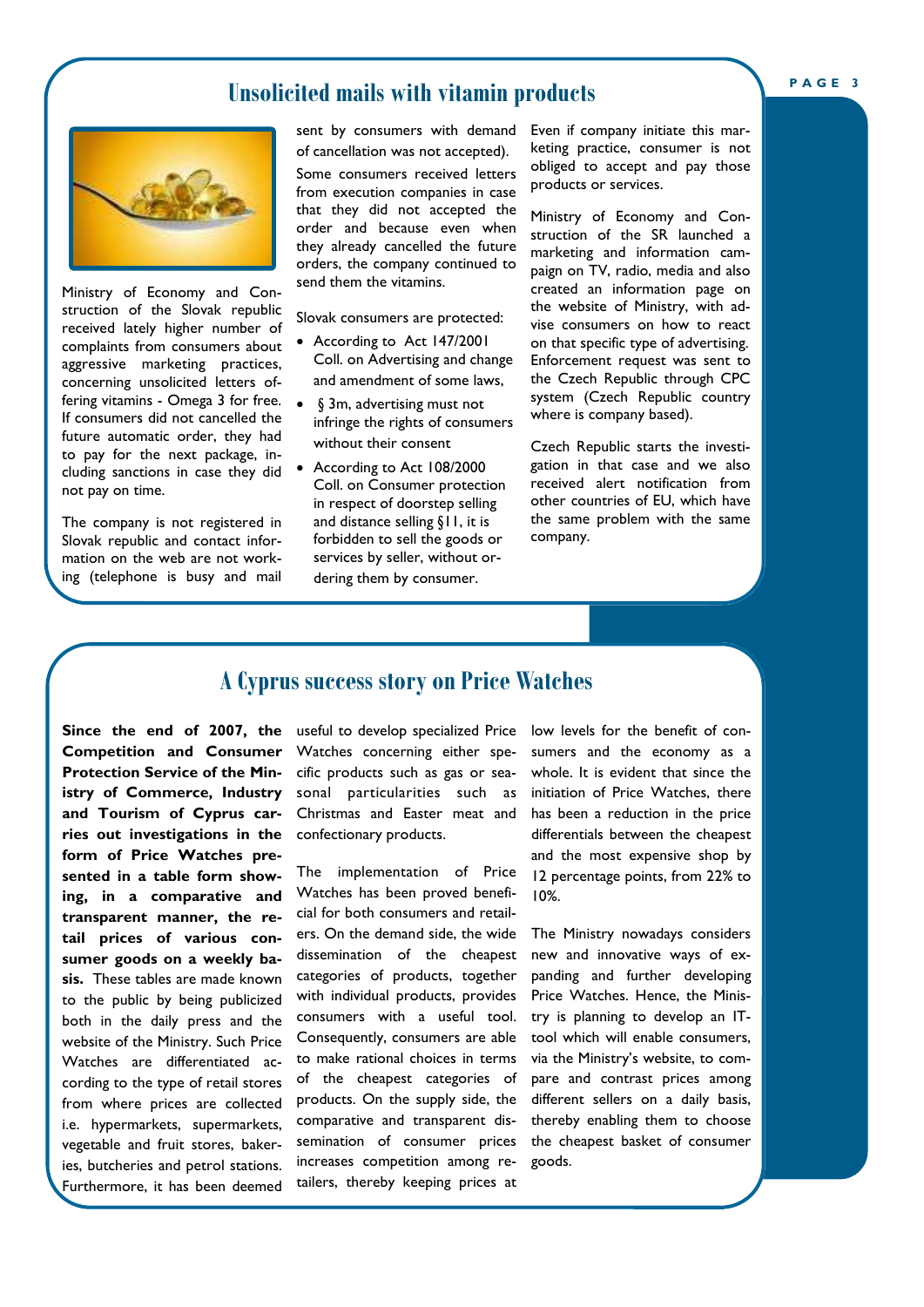*Questions to the readers* 

*Which strategies exist in other MS against such practices?* 

*Is there a need for action on* 

*EU level?* 

*of the Newsletter:* 

*Is this phenomenon also known in other MS?* 

# **PAGE 4 Strategy of promotional tour operators around the**

## **European Union**

Have you already received a nice invitation to participate on a free day trip with an acclimatized bus to an attractive place of excursion with a lot of free of charge offers (including a gratis lunch with a filled hamper or even a promise that you have won a prize – often money in cash)?

At least in Austria, Germany, Hungary and Switzerland such dubious promotion tours combined with sales events take place every day. They have even become a prosperous branch of the black economy.

How do such problematic promotion tours work?

The consumers register via reply card on written invitations on such an event and on the day of the presentation they are picked up by bus and are

brought usually in a restaurant or hotel abroad in which they are offered a meal during which they are persuaded by false promises to buy extremely overprized products and services. Very often travel packages are sold without a confirmation of protection against insolvency. Rights of withdrawal are often ignored and companies cannot be reached because they communicate only a P.O. Box. It is therefore very difficult for consumers to assert their legal claims against such companies. Geographical diversion is also problematical. Presenters are extremely well trained in various psychological techniques and put a great pressure on consumers to buy their products or sign a contract.



**The Autorità Garante della Concorrenza e del Mercato (Italian Competition Authority, hereinafter also referred to as "AGCM") is the Italian competition and consumer-protection authority.** 

As regards, more specifically, the area of consumer protection, the AGCM is competent for the enforcement of the EU UCP Directive No 29/2005, transposed in Italy by Legislative Decree No 146/2007; the AGCM may therefore investigate

## **IN SPOTLIGHT**

ex officio as well as upon request by any concerned individual or organisation. The AGCM can prohibit the current or future dissemination of commercial practices which have been found to be unfair and can impose fines ranging from 5,000.00 Euros to 500,000.00 Euros, depending on the seriousness and duration of the infringement. The AGCM is also the competent Authority, under Regulation 2006/2004, for providing cooperation in the enforcement of the UCP Directive against intra-community infringements. The UCP Directorate of the AGCM counts 67 employees.

Consumers, as well as their associations, can submit complaints by mail, fax or by contacting the Contact Centre Directorate on a tollfree number. Since the implementation of the UCP Directive (September 2007), the AGCM received more than 22.000 complaints tel. 0039 0685821262. and carried out about 500 proceedings, as a result of which approxi-

unfair commercial practices, acting mately 408 infringements were established and nearly 80 million Euros of fines were imposed.

> The AGCM has taken part in the four past sweeps launched by the Commission; in particular, in relation to the 2008 sweep concerning multimedia contents for mobile phones, the AGCM carried out four formal investigations ascertaining an infringement and imposed fines for some 2 million Euros. This sweep activity prompt the AGCM to request an enforcement measure through the CPC system to Germany and in parallel two requests were received by German and Hungarian counterparts.

> For further information please visit the AGCM's website www.agcm.it, or contact Ms Melpignano marlene.melpignano@agcm.it